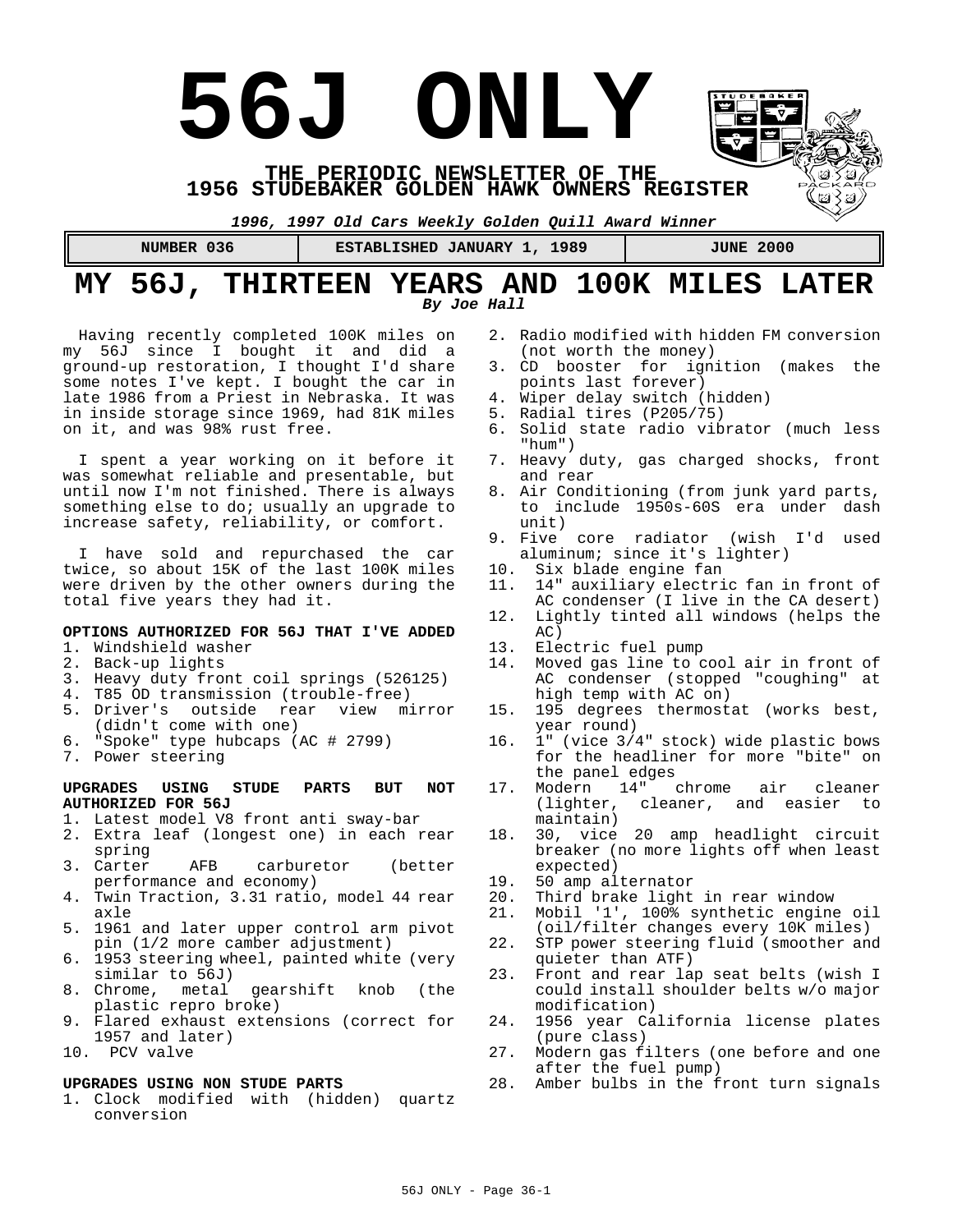### **MAJOR CORRECTIVE MAINTENANCE**

- 1. Rebuilt (still have the original engine) 35K miles ago (also appeared rebuilt at about 75K miles in late 1960s).
- 2. Upper 'A' arm pivot pin mount holes repaired/reinforced, per S-P service bulletin #358/Oct-1960, on both sides, after left side broke. (This is factory installed on my GTs, from inside the frames.)
- 3. Replaced several (too many) temp gages. May install a similar, more reliable gage from NAPA.
- 4. Two valve jobs
- 5. Rocker arms resurfaced twice (due to lubrication and/or metallurgy problem)
- 6. Replaced water-pump about every 25K miles due to bearing failure
- 7. Replaced starter drive about every 20K miles, due to teeth wearing out

# **UPGRADES STILL IN THE "ROUND TO IT" FILE**

- 1. Rear anti sway-bar
- 2. Auxiliary heater under driver's seat
- 3. Tandem brake master cylinder

I realize, though my 56J looks OK to most people, it is not 100% "correct". But without the upgrades, I could not have driven it as much. It has never been "shown", and would not win a trophy if it were. However, it has been shown in 18 States to millions of people during the last 100K miles. If I counted every thumbs up, AOK, wave, smile, or comment it's received as a "trophy", there would be thousands. So, to each their own, there's plenty of room for all of us in the SDC and 56J Only. I appreciate all Studes and everyone's efforts to keep these fine pieces of American art on display, in whatever form they choose.

Since 1985, Studes are the only cars I've owned. To date (knock on wood), I have not walked a single step because the 56J, or any other Stude, broke down on me in over 350K miles since then.

I'm looking forward to the next 100K miles in this 56J!

# **PACKARD'S TWIN ULTRAMATIC** *Still in the news*

This sequence of events started on April 9, 2000 when I received a note from member Gus Daub of Annandale New Jersey. Here is what Gus had to say:

*You probably already know of this web site, but since I came across it today while on E-bay, I thought I'd pass it along* anyway. Thanks for offering to *pictures to help me with my restoration, I'll really need them when I get going. ultramaticdynamics.com, rebuilds, sells parts, consults. Don't know any more, did look at his site.*

I contacted the web site owner, Peter Fitch, to inform him of our club and to ask if he was willing to help our members. Below is Peter's reply:

*Frank I'm flattered. I have helped Hawk owners already and would never turn down an Ultra. They just take a different rear leg, the rest is the same more or less. If you want to do a write-up that's OK with me. I would be happy to respond to your questions. Did a column in the club magazine on Ultras. I put one in my 55 Packard, took it back out, corrected problem, and will try again next weekend. It had a homemade shaft that had holes off center and it said "N" when you wanted reverse. Most every unit I see these days has non original patch jobs for parts. Shame, all parts are available-more or less. Try to test and work on one a month unless it's cold out in the garage.*

I then wrote to Peter with a couple of questions. Here is what he had to say:

*Q. How do you feel about adding a transmission cooler. If added, would it be better to bypass the radiator completely, or place the cooler in the flow? A. I really don't advise them because it indicates a hot engine that is not cooling properly and it's money wasted to rebuild a trans that will just get cooked again. They don't seem to take out that much heat either and look non-original.*

*Q. What type of transmission fluid do you recommend? What do you think about synthetic transmission fluid (Amsoil). A. I use Dexron III as it is widely avail, some like Type F, and if I had a rebuilt unit that didn't leak, I would try the Amsoil for \$75 case. It is thin as water, but can really take the heat. Basically, heat kills all transmissions and anything is better than original Type A (mineral oil and whale oil).*

Special thanks to Gus Daub for bringing this great new resource to our attention. Peter has a great web site with tons of information. If you need help with your Ultramatic, you can reach Peter Fitch at: Ultramatic Dynamics, 13000 Mill Road, Fredericsburg Virginia 22407-2224, Tel: 800-981-1955, Email: PackardP@aol.com Web site: http://www.ultramaticdynamics.com

56J ONLY is the official publication of the 1956 Studebaker<br>Golden Hawk Owners Register (565GHOR) and is distributed free<br>to members. The information contained in this newsletter is<br>true and complete to our best knowledge.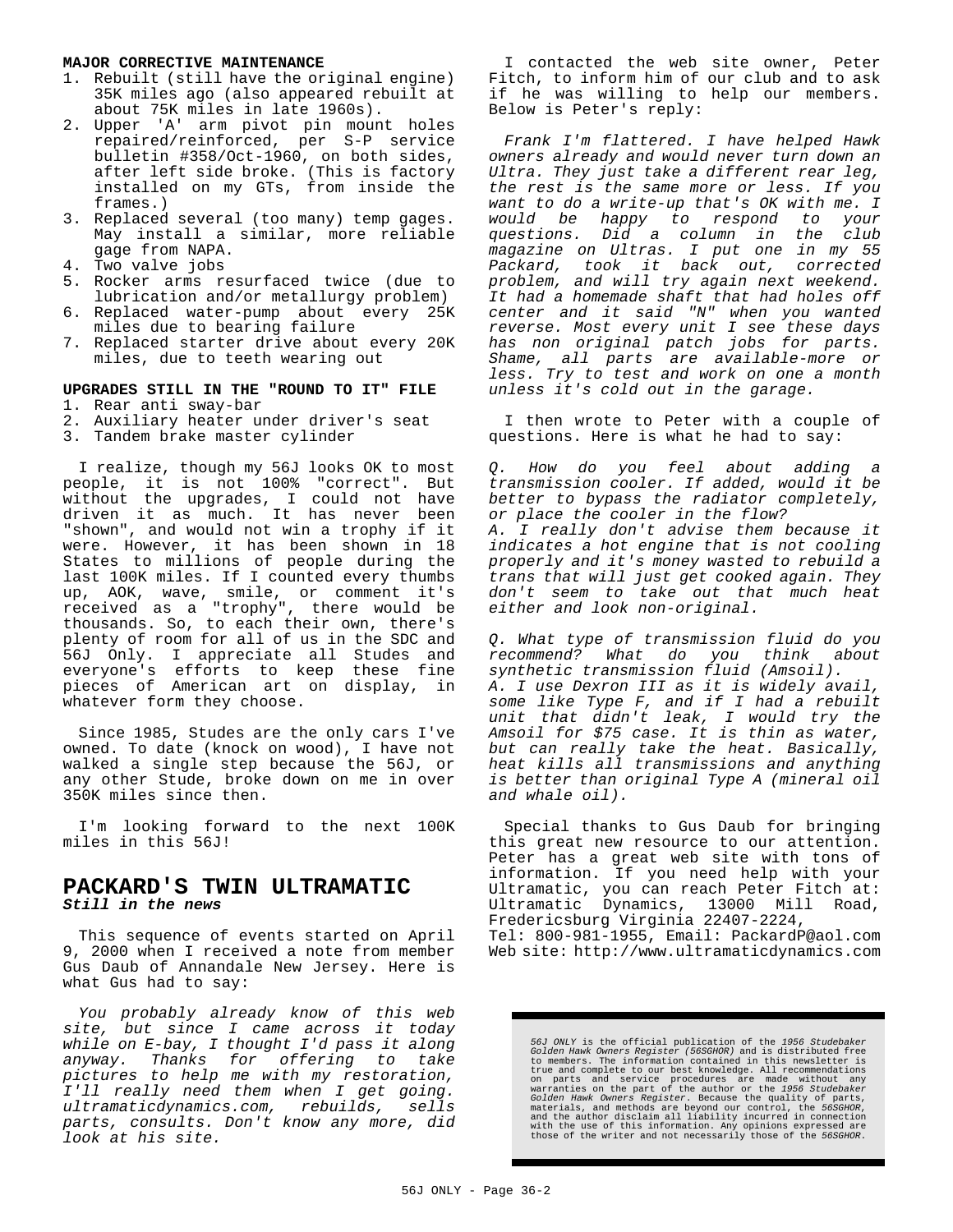# **HEADLINER BOWS, HOODS**

*Information on some new items*

Former member Myron McDonald of Aurora MO has had the plastic headliner bows reproduced. These are used on 1956 Golden and Sky Hawks. He sent a set to me, and they snapped right into the metal channel. This is a great addition to the products available for our cars. See Myron's ad in this issue for more information.

Member Dwayne Jacobson is checking into having our hoods reproduced in fiberglass, if there is enough interest. See his ad for more information.

I hope to also be able to set up our annual dinner in Madison. Check the bulletin board at the meet.

**PS, I LOVE YOU** by Frank Ambrogio *Power steering makes it easy.*

I purchased my second 1956 Golden Hawk on January 22, 1987 from Mason Maynard of Illinois. With 3sp/OD transmission, dual four barrel carburetor setup, dual point Mallory distributor, Iskenderian solid lifter cam, polished and ported heads by C-T Automotive, and 2-1/4" exhaust, the Mocha & Snowcap White monster was a real piece of work.

Upon driving it for the first time, however, I decided that the car definitely needed power steering. Maneuvering in traffic and parking lots, was difficult, and the addition of radial tires only compounded the problem.

I immediately began my quest to add power steering to this beast. I felt I could trade a little horsepower for additional turning power. The good news is that, I completed the project on March 24th. The bad news is that 13 years elapsed from purchase to project completion.

The biggest problem proved to be finding the steering post jacket and the two shifter rods. None of the vendors I contacted had either item. Through the years, I accumulated virtually everything else, but these two items were nowhere on the planet. Everyone suggested that I find a parts car and take the items from it. Great idea! The problem is that these items were unique to 1956 Golden Hawks with P/S and manual transmission. Only 192 cars were produced with this combination, so finding a parts car donor was next to impossible.

In late 1998, member Bob Light informed me that he had such a car, and was willing to sell me the entire power steering setup. He wouldn't be able to remove everything until the spring of 1999. After waiting for 12 years, I told him I could wait 5 months.

Come spring, Bob informed me that he was having a cash flow problem and needed to sell all his Studebakers. He promised that I could still have the P/S. Fellow member, Yvon Beaudry, of Quebec, needed some of the items Bob had, so I put the two of them in touch and never heard anything else till later that summer.

Then, during a conversation with member Jack Nordstrom of Texas, Jack informed me that Bob had sold everything, but that the purchaser was supposed to sell me the PS items. I wrote to Bob who revealed that he sold the parts car to Yvon, with the stipulation that I was to get the PS parts. A note to Yvon produced nothing and I got the feeling that yet another year was about to slip by with no progress.

I was ready to accept another setback, when about two months later, Yvon replied, with apologies for taking so long to respond. We made arrangements to meet at the swap meet at Reedsville PA in November. We met at Reedsville, made the exchange, and finally, I had everything I needed, ALMOST. Bob had previously told me that a former owner had put a floor shift in the car, so the two shifter rods, that I so desperately needed, were no longer there.

I turned my attention to the Studebaker Drivers Club. Turning Wheels Almanac Editor, Richard Quinn, of Illinois came to the rescue. Richard sent me the engineering drawings for the two rods, but getting them made was going to be expensive. 1956 Golden Hawk club member Jim Bella of Indiana, had checked on this and the cost would have been over \$200 for each rod.

Now the focus shifted to our Orlando Area Chapter. Member Jeff Elliot told me that member Marion White's brother, Bob was pretty handy at all sort of things. I thought, perhaps he could make the rods for me. I contacted him, and he took on the project. In about a month, Bob called me to come and pick up the two rods. I made the 3/4 mile trip and paid him \$100.00 for the pair of rods. The price included my senior citizen discount. Now I finally had everything I needed, ALMOST. Now I only lacked the ability to do the job.

Time for family to enter the picture. In late March, Anita's brother Bob, and his wife made their annual visit from Michigan. Bob had told me, several times, he could do the job if I got the parts. So, on Thursday afternoon we got started. We completed most of the job by 11:00 pm and finished up on Friday morning.

I put on the power steering pump that 1956 Golden Hawk club member Doug Jackman of Iowa had rebuilt for me, and filled the pump reservoir with automatic transmission fluid. We started the car, still on jack stands, and I turned the steering wheel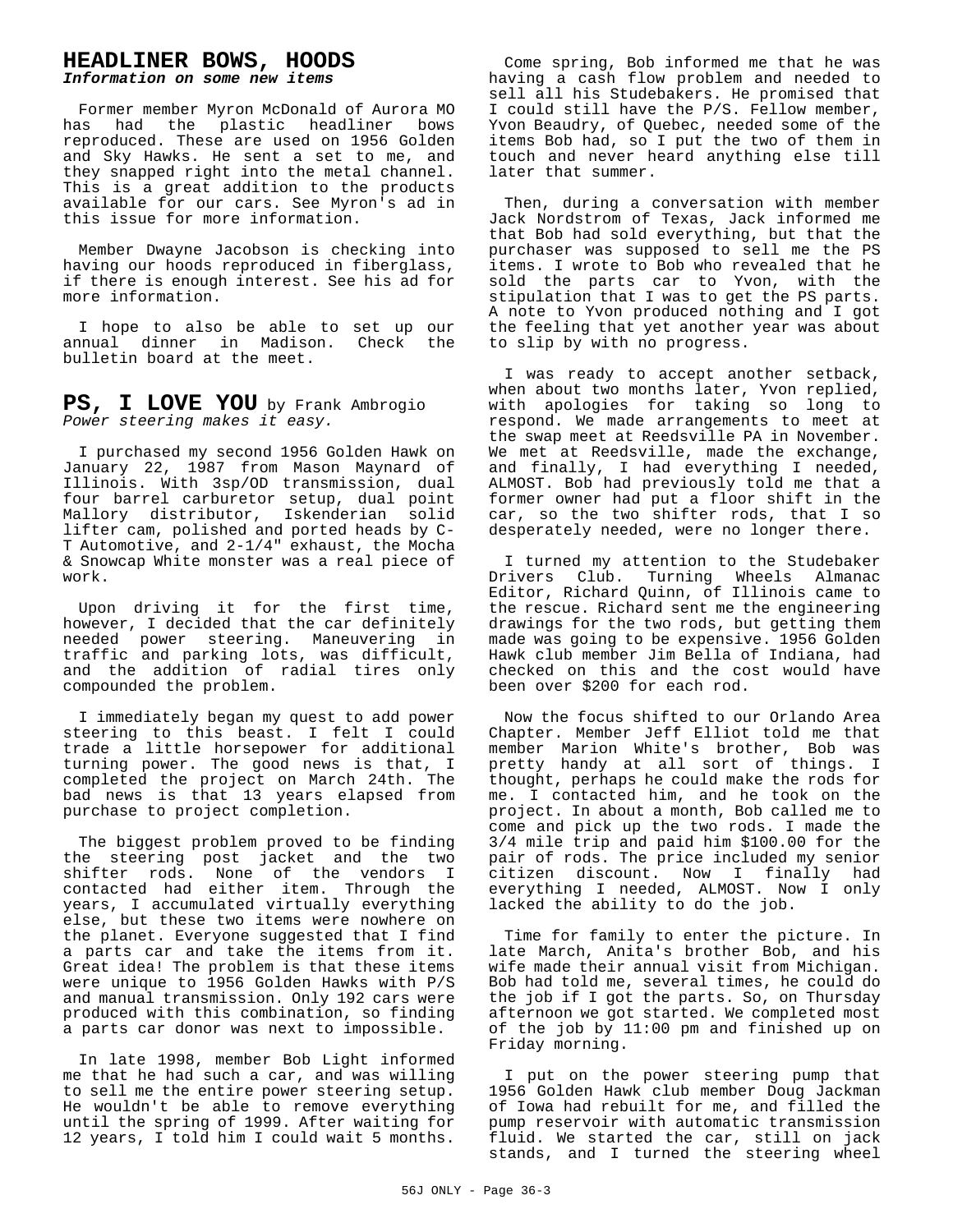back and forth several times to bleed the lines. We then lowered the front end of the car and 58% of the car's 3500 pounds settled on the front wheels. I was ready for the final test.

I was about to experience the result of a cooperative effort that spanned two countries, and involved several car clubs, family and friends. I glanced toward the heavens, blinked once or twice, said a silent prayer, got a firm grip on the steering wheel, and slowly gave it a turn to the left. The satisfied look on my face told Bob that all was right with the world. After 13 years, I could turn the steering wheel without grunting.

Even today, after all those years of fighting the steering wheel, I am pleasantly surprised when I turn the wheel the first time after I start the car. Just backing out of the garage is fun.

I've always enjoyed driving this car, but now, every time I turn the steering wheel, all I can think of is, *PS I love you*.

# **2000 FRIENDS OF THE "T"**

*Note: A group called the Piquette Plant Preservation Project is working on trying to purchase and restore the old Ford plant in Detroit Michigan. This plant was the birth place of the Model T. It also was used by Studebaker after Ford vacated the building. I made a donation to the project on behalf of our club and sent a note to the project coordinator, Jerald A. Mitchell. His reply follows:*

Jerald A. Mitchell, Ph.D. 3/21/00 Dept of Anatomy & Cell Biology Wayne State Univ School of Medicine 540 East Canfield Ave, Room 7105 Detroit, MI 48201 USA Voice: 313/577-1526 Fax : 313/577-3125 Email: jmitchel@med.wayne.edu

Thank you for your donation to *2000 Friends of the T* and your interest in the *Piquette Plant Preservation Project*. An up-date of our progress will be on our web site shortly. As you apparently know, Studebaker purchased the Piquette Avenue Plant and eventually built an Albert Kahn designed building adjacent to it. We definitely plan to note the Studebaker phase of the building's history in our exhibits. Perhaps at a future time you can direct us to sources of information.

We urgently need contributions to our *2000 Friends of the T* Campaign so we can start restoration of the building. Please call our Campaign and project to the attention of anyone you think might be interested.

Please keep in touch and thank you again for your donation and interest.

# **THE MAILBAG**

*Letters are always welcome. If you need help or can offer advice, share it with the membership.*



*(Edited as required.)*

### **BILL LADROGA SARASOTA FLORIDA** January 31 2000

The February 2000 issue of the 56J Only Newsletter came today. I thought that I would write to you to follow up on what happened with my vibration damper problem.

After we removed the vibration damper from Tom Kaiser's 56J engine, we found that it was comprised of TWO cast iron parts. The first was the generator-water pump one-sheave pulley closest to the engine, and the second was another cast iron two-sheave pulley on the outside. The outer pulley had a pin in it that fit into the crankshaft keyway in the inner pulley to keep it from rotating. The crankshaft center bolt was longer than the original bolt to make up for the added length of the two-sheave cast iron outer pulley. Under the bolt was a large lock washer instead of the thick flat washer that is shown in the parts book. I can't tell you where this setup came from, but I now have a extra unused pulley sheave on the engine since only the power steering pump belt goes into the inner sheave on the cast iron outer pulley. We had to use a pulley puller to remove these pulleys from Tom's engine. The rubber in the damper section was in fine condition.

When I took off the pulleys on my engine, I found that the inner pulley was the same cast iron pulley with the vibration damper on it, just like the one that I got from Tom, but the outer single-sheave pulley for the power steering pump was made of stamped sheet metal. The rubber on the inner pulley vibration damper was also in fine condition. So much for the bad damper theory! The center bolt on my engine had the thick flat washer; this was the culprit that kept loosening up every year. The stamped sheet metal outer power steering pump pulley has three "dimples" in that fit over three "nipples" cast into the inner pulley. You could see where the two were rubbing together when the bolt loosened because all the mating surfaces were fretted and shiny. There were some small surface cracks on the fretted surfaces and a fretted metal fatigue failure was inevitable. It was the clanging of the stamped outer pulley against the cast iron pulley that sounded like a bad water pump.

We took off the original pair of pulleys on my engine with a pulley puller, but when I put on Tom Kaiser's pair, they slipped on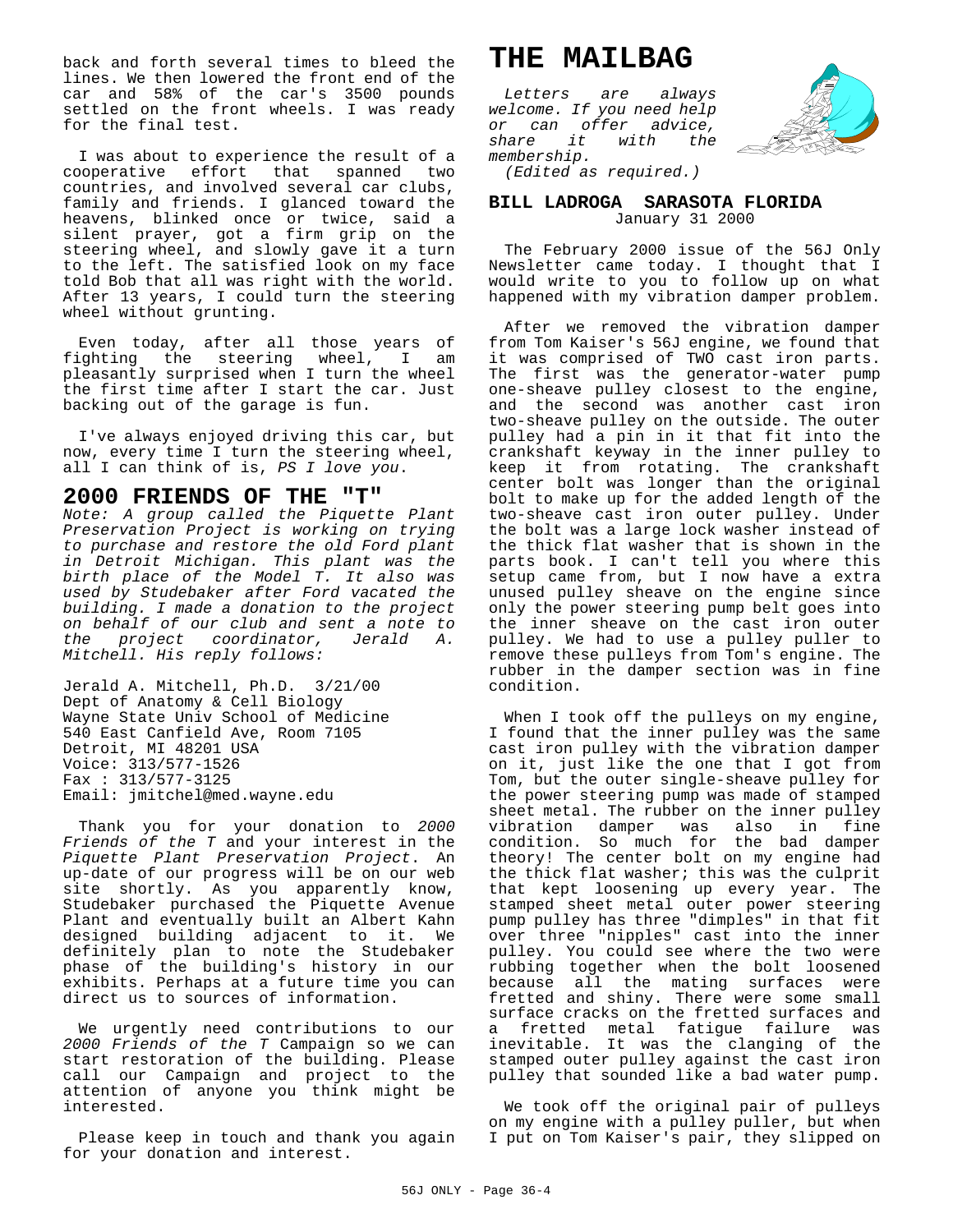just as slick as whistle with just a little tunking with a rubber mallet, probably because I sanded the bores lightly and lubricated them. The crankshaft keys in both engines were in good condition. We tightened the bejeebers of the new combination and I haven't had a problem since. The engine doesn't seem to run any smoother because of the added weight of the two-sheave cast iron outer pulley, but it certainly doesn't make any noise.

Incidentally, I replaced the radiator core with a four tube core instead the original three core. Guess what? It didn't make any difference, the engine still runs hot! I have a feeling that I should have pulled out the core plugs and really scrubbed out the engine cores. Ah well, another project someday.

Thanks for another good issue of the Newsletter. I like Brent Hagen's fix for the Ultramatic fluid regurgitation problem (that's more polite than puke!) I'm also glad to see so many new members signing up, but the work must be piling up for you!

# **ROSCOE STELFORD HAMPSHIRE ILLINOIS** February 1 2000

There has been much discussion in recent issues about the vibration damper. I don't want to offend anyone, but in the interest of information exchange, I'd like to offer a couple of my observations.

It has been my experience that there is no rubber that can be squeezed out of the damper when the bolt is tightened. The rubber is between the timing ring and the pulley. The bolt is steel to steel.

Also, the pulley that drives the w/pump and generator should not have enough pressure exerted on the pulley to loosen it. All of the force should be taken by the key on the crankshaft.

# **PAM AND DOUG JACKMAN MUSCATINE IOWA** February 2 2000

Greetings from the frozen Heartland! Not very many Fahrenheits out today, but we're<br>surviving. I'm still trying to find surviving. I'm still trying to instructions for mounting the factory seat belts in our 56J. My correspondence in that regard started with Dave Mottle, who responded quickly but couldn't help. He did, however, forward my request to Brent Hagen who networked with Gary Capwell, but to no avail. So, if you would mention this in the next "56J Only" I would appreciate it (yes, I just got the latest edition. What timing!). Also, I'm trying to install the door-mounted mirror on our 56J and am not sure just where to place it. Could you send me the mounting dimensions from your  $car(s)$  - the distance from the front edge

of the door to the leading point of the mirror base, and the distance from the top of the door to the side of the mirror base? I know it doesn't have to be exact, and that information would at least allow me to mount the mirror. Thanks!

*NOTE: Doug followed up with more information in a letter dated 2-4-00.*

Just wanted you to know that I've heard from Ken Berry - he does have the instruction sheet (11 x 14) for the seat belts and will mail me a copy Monday 2/7. Wow, is this internet neat! I hope he remembers to send the original to you, but we didn't talk about that.

Also, Pam and I will be visiting daughter Jill in Graham, Texas the end of February. Turns out it's not that far from Ken's home in Round Rock - at least in Texas terms. Three hundred miles is just a short hop to those folks. So who knows, we may see them there. Ken said they will definitely be at Madison, so there will be two red and white 56Js present. Gee, and I thought the color scheme was unique!

 Thanks again for pointing me in the right direction. Sure seems we have a great network established.

# **GARY CAPWELL KEIZER OREGON**

February 29 2000

Here is some interchange information for the Ultramatic transmission!

New type double lip neoprene spring loaded seals, make it quit leaking! Stude# 6470205 - front seal - Skf CR-21134

#6470203 - rear seal - FM 471829

 (use two as they will fit) for the side control shaft seals use one each; Skf CR-5569 and Skf CR-3683. These have been installed in my Ultra for three years and still don't leak! Even though the front bushing needs to be replaced.

The 2 rear seals will easily fit in place of the one old felt rear seal, I installed the inner one all the way in and the outer one flush with the end of the housing as the old one appeared! The car is still a long ways from being perfect, but does look good and runs out nice!

# **TOM BORDERS PINEVILLE WEST VIRGINIA** March 3 2000

First, thank you for your help in getting the right paint for my car #6800147. Auto Body Paint Supply, Beckley WV, 304-253-8373 mixed a perfect match for me. PPG acrylic enamel Mocha & Doeskin, so now they have a formula on hand. Also, thanks for the fender trim.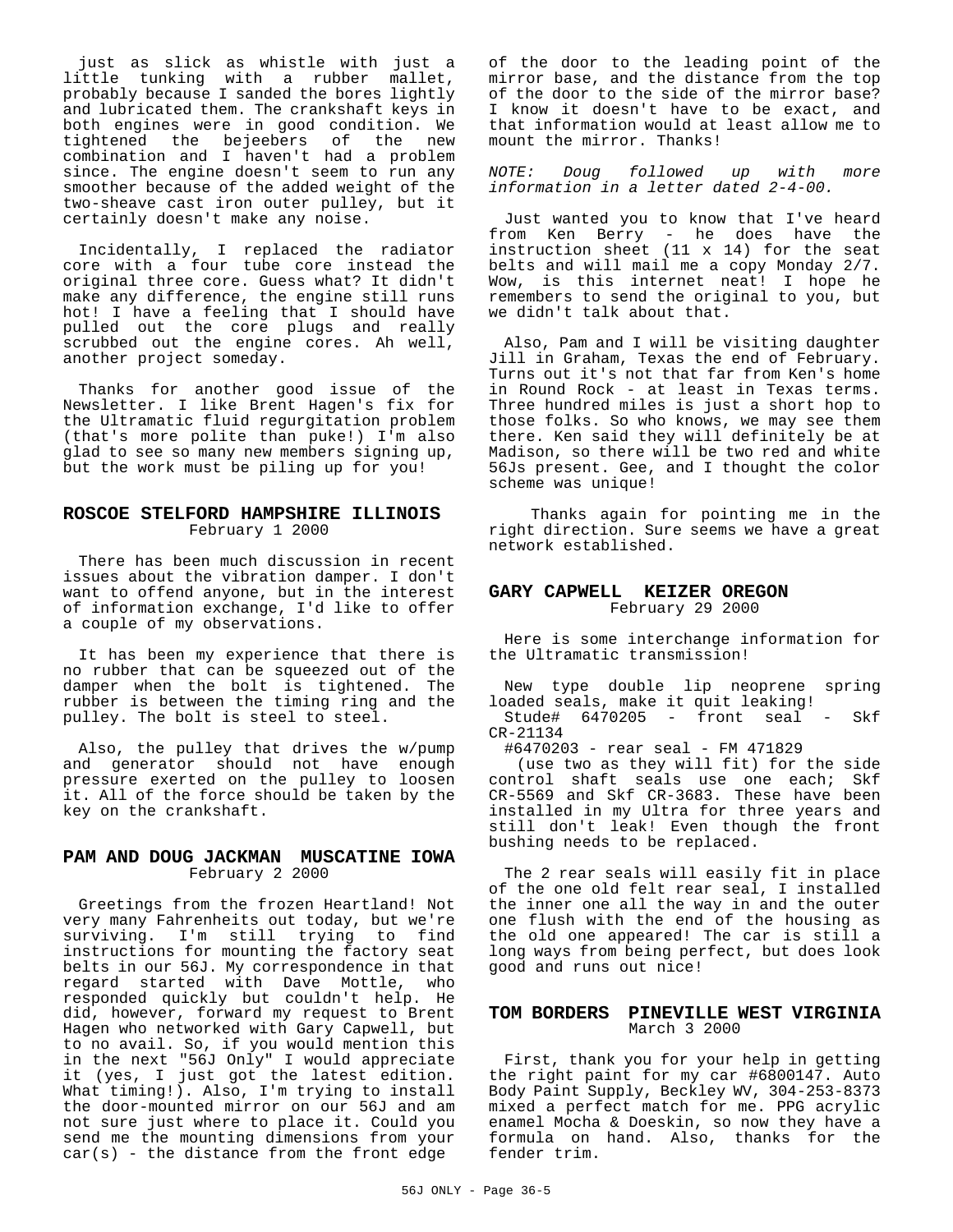Now here is what I found out about my car when I removed the paint. Car was gray primer all over, first. Then it gets all mixed up, so here goes what I found. Top primer, Doeskin, Mocha. Main body primer, Mocha inside and outside including under fins and around trunk lid, rear quarters doors, and front fenders, door jambs, floors, everything. Then fins and trunk lid primer, then doeskin with Mocha in insert on trunk lid.

Above stainless then painted Doeskin to end up with late paint, Mocha top, Doeskin center, Mocha bottom. Also found extra hole under check mark trim which fits Sky Hawk check trim I had. I think car started out Sky Hawk, Mocha with Doeskin top. Firewall and inner fenders, Doeskin. Car had been repainted all black when I got it.

The date was for early paint job 12-5-55 through 12-20-55. So what do you think it should be repainted, body #215, serial #6800142. On right firewall is marked X1849. Also, unit #79, so it is an early one. Also, wheels are Mocha.

Car was wrecked when I got it with only left front fender with car. I replaced hood, right fender, grill, and everything else up front. I now have it almost ready for paint after fitting it all together. I still need right front fender extension. Please put that in parts wanted.

### **JIMMIE FACKLAM LENEXA KANSAS** March 3 2000

I just returned from the Studebaker Swap meet in York PA. As you might guess, I purchased another 1956 GH from Chuck Naugle in Tucson AZ. This brings me up to four now. The ID# on this one is 6800251. I haven't picked it up yet. Will try to get to Tuscon this spring.

While at York, I met Bill Hunt from Illinois and traded him one of the dual fours I had for an air cleaner. His two GHs will probably both have dual fours now. I still have 3 complete "dual fours" left.

On the way home, I stopped at Ed Pamses, Ohio, to see the 2 GHs he has for sale. He has ID 6031974, all maroon in color that has been in a barn for 30 years. He has since sold this car to someone in Columbus OH.

The other car, he still has is ID 6030517, Air Force Blue and Snowcap White. Has 45,000 actual miles, no rust, wire wheel caps, automatic, and runs. All the chrome is off, but in the trunk. It has a light blue original headliner in it. He wants \$4500 for it. His phone # is 330-769- 3793. He said it was OK to advertise it if anyone is interested. This car also has seat belts and the upholstery is original and presentable.

I thought you might also be interested to know that one vendor at York was selling a pair of NOS check marks for \$400.

# **JIM & JAN BELLA NORTH LIBERTY IN** March 8 2000

You're not going to believe this, but I was about to email you a few days before your letter arrived regarding the shift rods. My email was to tell you about some good and some not so good news here.

First the "not so good" news: Still haven't turned a wrench on our 56J since 1997. but have every intention to have it on the road for Studebaker Homecoming Year 2002. I have amassed all required parts; most NOS, some re-built and even a few new manufactured to original Studebaker drawings. I keep trying to convince myself all the hard work is done. I just need to paint it and put it together.

Now for the "good" news: After the 97 SDC meet in South Bend it quickly became apparent the Lycro Products shift rod proposal was not going to fly. I then turned to two local business acquaintances for help. These guys own a vintage race car restoration business with clients from all around the globe. The engineering and mechanical abilities of their organization is simply beyond comprehension. They routinely design and build components for one-of-a-kind racers without the old parts or drawings for reference. I approached them with my 56J dilemma with nothing to lose except time and money. My dilemma of course, was to make a set of 1540209 & 1540211 shift rods and convert my 56J automatic w/P.S. steering post jacket to a 3-speed w/P.S. After a lot of arm twisting, they finally agreed to take on my project. I believe having copies of the shift rod and steering post jacket drawings played a big part in their decision. I was able to negotiate a not-to-exceed dollar figure, but under the condition that there are no time constraints. In other words, when they found the time they'd work on it!

Last November when I stopped by just to say hi (of course), they gave me some good news. If all went well they hoped to have everything completed in a few months. During January and again last month, fellow 56Jer, Luther Jackson called me about borrowing the shift rod drawings. His calls were just enough to prompt me to make another visit. This time, low and behold they had everything done! I can truly say both time and money were well spent. Not only was I getting my shift rods and a 3-speed steering post, they were including a step-by-step written procedure for converting the steering posts and a re-forming check fixture for the shift rods. What a deal! After the customary exchange of green stuff, they escorted me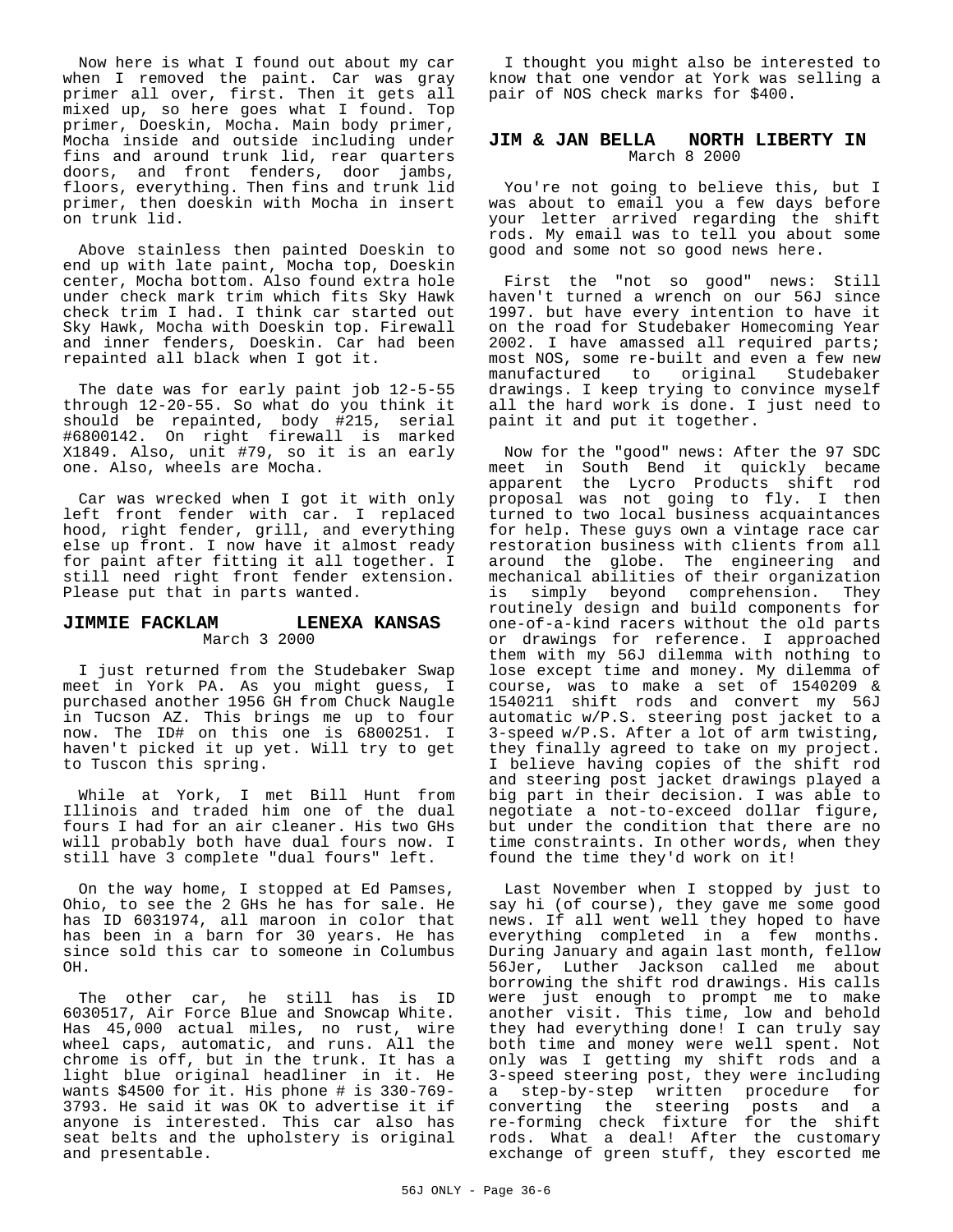to the door as they cordially explained their lack of interest in doing any more work of this sort.

So here I was all poised to tell you about my good fortune when your letter arrived telling me about yours. I have attached a few pictures for your viewing pleasure. Hope to see you again at the SDC Meet this June, if not sooner.

# **BOB EDWARDS JACKSONVILLE FLORIDA** March 8 2000

I thought I read somewhere that the Upper Radiator hose for our Hawk was very hard to locate. I found one at "Discount Auto Stores" that does not require cutting, simply install. Their Part No. is 12205 (1-1/2" I.D. X 20-1/2" L) This is a good part number as I purchased one yesterday for Nollie Hinton's newly acquired 56 GH.

The description of the hose is: FLEXIBLE RADIATOR HOSE and the Bar code numbers are: 38244 12205. Cost was under \$8.00. If everybody runs out and buys one maybe they will make more so it won't be discontinued.

# **BILL GLASS VALHALLA NEW YORK** February 1, 2000

Subject: Re: Rocker Arm Mystery

There has been a discussion about the oil pressure in 352 engines and the valve noise and ad nausea. Tonight to show folks that there has been no problem with my car I pulled the rocker arm assembly. I discovered there are TWO types of arms with the same part number. Were you aware of this and did I miss something in the 56J ONLY newsletters? I knew about the push rods having been changed mid year, but this is weird.

Today I even found another variation, the ones with no machined shoulder, also have another difference, some have holes drilled in the tops of the piece that goes over the push rod, and others do not.

I am now questioning a possibility that some of the valve noise, tappet noise etc., might be caused by these different styles of arms. The arms with the shoulders (machined) show absolutely no wear, the ones with just a receptacle for the rod show more wear, but much less wear than those with the holes in the tops.

# **HERE WE GROW AGAIN**

Please update your rosters as we welcome the following members. **If you move, please remember me when you send out your change of address forms.**

311 Glen Nickerson 204 W. Apache Way

 Cochise Az 85606 520-826-3978 email skyhook@vtc.net

- 312 Gus Daub 4 Lexington Rd. Annandale NJ 08801 908-735-5182
- 313 Walter Helms 396 Gadsden Rd. Humboldt TN 38343 901-668-3947
- 314 Peter Phillips P. O. Box 371 Ector TX 75439 903-961-2034 Email pphillips@netexas.net
- 315 Harry Holmquist 671 Townsend Sackmad RD Colville WA 99114 509-684-5519 Email Harry.Holmquist@alcoa.com
- 316 Nollie Hinton 1129 Old Dixie Hwy Callahan FL 32011 904-879-6047 Email nollieh!aol.com
- 317 George Dalton POB 515 Wolfforth TX 79382 806-885-2272 Email geodalton@juno.com
- 318 Robert Whitaker 2810 E Desert Cove Ave. Phoenix AZ 85028-2620 602-992-7304 Email whitakr@futureone.com
- 319 Kevin Edwards 1726 Linwood Rd. Watertown TN 37087 615-237-9098 Email Kevin\_Edwards@email.msn.com
- 320 Veronica Kavorkian 8503 Turnside Dr Louisville KY 40242 Email drveronica@home.com
- 321 Bob Secor PO Box 403 Orick CA 95555 707-488-3235 Email studebob\_2000@yahoo.com

**NOTICE:** In lieu of dues, and to help keep my records correct, registration forms will be mailed out periodically to members who haven't been heard from for several years. If you receive one, please complete and mail it at once or you will be dropped from the mailing list.

# *WHEEL ESTATE FOR SALE*

Due to our infrequent printing schedule, many ads may be quite old. The only way I know if an item is bought or sold is if one of the parties reports the transaction.

**1956 Golden Hawk**, rust free, new Gold & White colored paint, 68,000 actual miles, few extra parts, asking \$8000.00. Bill Hare, 5118 Camp Lane, Amarillo Texas 79110, ph 806-352-8578.

**1956 Golden Hawk**, auto, PS, PW, car is in primer, no rust, \$2700. Bob Peterson, 5294 Canyon Hill Ct, Castro Valley CA 94546, Tel. 510-582-7328.

**1956 Golden Hawk**, beautiful repaint, just wet sanded and buffed glossy, Gold & White, re-chromed bumpers, nice interior with new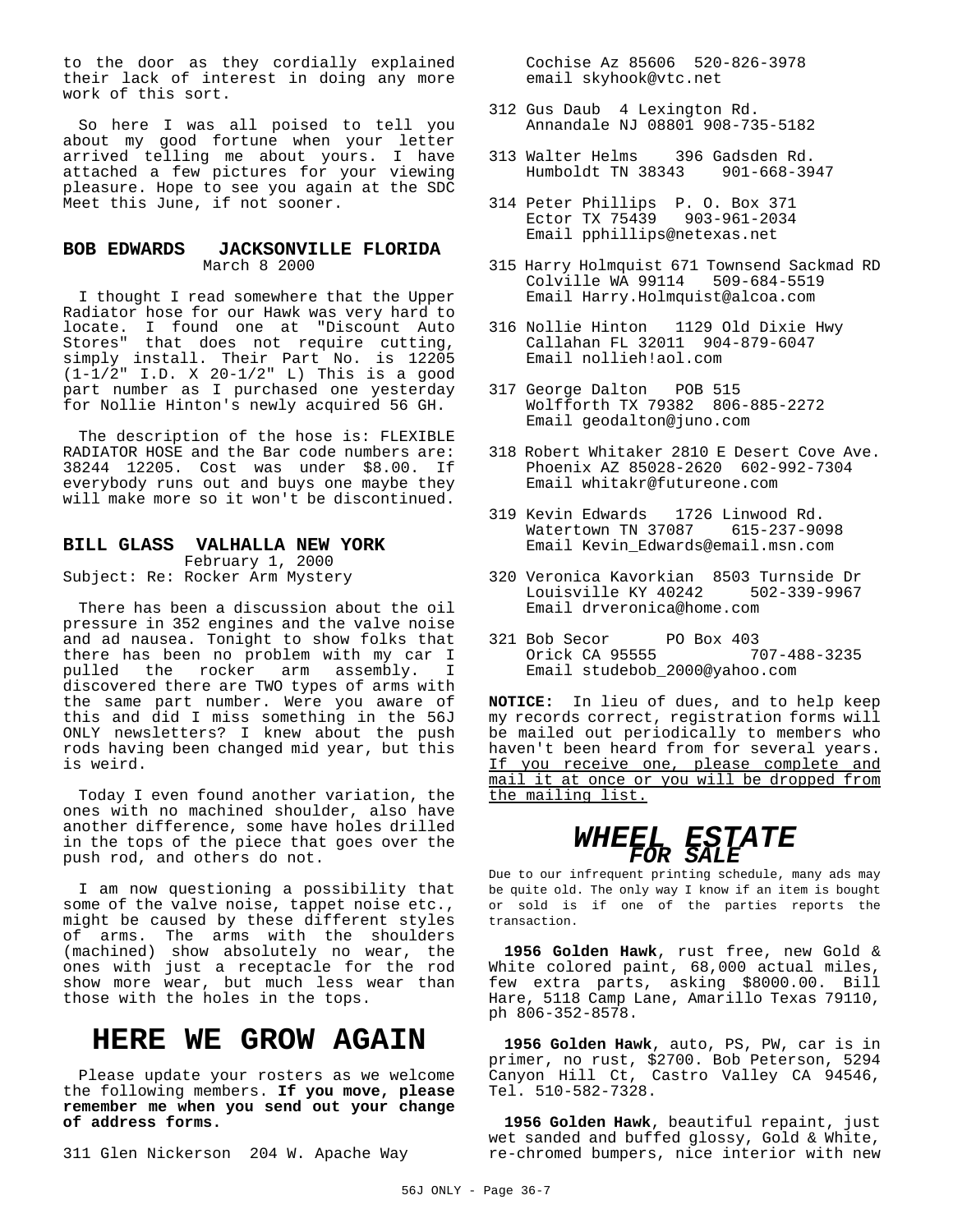vinyl upholstery, Ultramatic. Needs no work (except tach), runs fine, reliable. All original and solid condition 2 to 2-1/2, asking \$11,500 Charles Payleitner, 122 69th St, Darien IL 60561-3867, 630-241-2594.

**1956 Golden Hawk**, 31,500 miles, yellowstone/snow cap white. California car, rust free, ultramatic. Pictured in turning wheels November 1997 Pg. 27 \$11,500 Dan Pinckert Goshen, In. Phone 219-534-9453

**Studebaker: 1956 Golden Hawk**, rust free Arizona car, 352 Packard engine, Chrysler<br>transmission and ignition, GM air transmission and conditioning and alternator, runs great, Burgundy interior and exterior. Car plus parts car, plus lots of spare parts including NOS front fenders, \$10,000 for all. Ken Schmidt 2251 N 32nd St. #37, Mesa AZ 85213-2446, Tel: 480-641-5994.

**1956 Golden Hawk**, Manual/OD, PS, PB, 4.09 rear end, some extra parts, work started, needs restoration. This car was described in issue # 029, serious inquiries only. George Shirley, RR 2 Box 247, Dieterich IL 62424, 217-739-2452.

**1956 Sky Hawk and Golden Hawk headliner trim bows** now available!! consisting of 3 pieces with ends tapered. \$110.00 per set (includes shipping). Contact Myron McDonald at 417-678-4466 or 417-678-2631, email pmeyer@hdnet.k12.mo.us

**Motor Mounts** for the Packard Engine on the '56 Golden Hawk, \$125.00 a pair, plus your old mounts or send an additional \$125.00 for core charge. Ken Berry, 2206 Live Oak Circle, Round Rock, Texas 78681.

**Rebuilt 56 Golden Hawk fuel pumps**, both Carter and AC Delco, \$75 exchange (I must have your old fuel pump, or a \$50 core charge). Add \$10 for shipping. Gary Capwell 1008 Alder Dr.N.E., Keizer, Ore.97303, Phone (503)390-4588 Email mocha56j@aol.com (01/00).

**56J water pumps** \$65 +\$10 ship. Core deposit of \$45. Have one new set of Federal Mogul .010 Packard rod bearings (hard to come by) for \$150. Brent Hagen 6220 SE 55th Portland, OR 97206-6800 Phone (503)771-0604 or (503)335-5096 after 2 pm pacific or e-mail me: Brent.Hagen@orport.ang.af.mil (12/99).

**Transmission Puke kit-II**: Stop that fluid from belching out the dip stick tube on start up, for those who would rather have someone else make it for them. \$5 ppd. Mail check to Brent Hagen, 6220 SE 55th, Portland, OR 97206-6800

1955 Packard engine and transmission for sale. Mounted on a stand \$4000. Dave Freeberg, 402-289-2716 (Nebraska).

 '55 &'56 Packard/56J high performance engine parts for sale. Collection of mostly nos Packard/Iskenderian racing/street and high performance engine parts. Prefer to sell collection as a whole. For list send S.A.S.E. to: Brent Hagen, 6220 SE 55th, Portland, OR 97206-6800.

I have the following GH parts for sale. I recently got a complete set of body moldings for the 56J. I would be willing to sell them. The set includes, wheel openings, check moldings, stainless and lower outer rocker moldings. I also have an NOS dual 4 barrel carburetor air cleaner for the Packard V-8. Dwayne Jacobson, 1817 Miller Court, Stevens Point, WI 54481. Phone 715-341-9470 and e-mail studebaker@g2a.net (02/00).

1956 J reproduction fiberglass hoods may be available if enough interest is shown. The approximate cost would be \$375 to \$400. The workmanship on the hood would be excellent. Would like to order 5 hoods to get the project off to a start. Dwayne Jacobson, 1817 Miller Court, Stevens Point, WI 54481. Phone 715-341-9470 and e-mail studebaker@g2a.net (02/00).

**One 56J hood**, a set of tail fins, and a 352 V-8 for sale. I also need a lower door outer molding and a lower interior door molding. Dwayne Jacobson, 1817 Miller Ct., Stevens Pt, WI 54481, 715-341-7671.

**www.studebakervendors.com** is the place where customers and vendors meet. Forget the phone, the mail and the SASE. All the major vendors are listed on Studebaker Vendors. Just point, click, and view. Most vendors have Email, and many have on-line shopping carts. Studebaker Vendors, your one stop shopping mall.

**Studebaker parts**, N.O.S. and excellent used parts. Phil's Studebaker, 11250 Harrison Rd., Osceola IN 46561, Ph 219-674- 0084, email *Stude67@aol.com* See our web page at *www.studebakervendors.com/phils.htm*

**HIGH PERFORMANCE Reproduction** Parts & Accessories. Lionel Stone Studebaker, 4476 Matilija Avenue, Sherman Oaks CA 91423, 818-990-8916 phone/fax. See our web page: *www.studebakervendors.com/lstone.htm*

**A LARGE STOCK** of Studebaker parts from 1934 - 1966, plus locating services. Hours by appointment. Call anytime, especially early evenings and weekends. 25 years Studebaker parts experience, Joliet Studebaker Service, Robert Kapteyn (Sr.), 112 Bissel Street, Joliet, IL 60432, 815-726-1531, FAX: 815-722-7262, Internet: *rkapteyn@mcs.com*.

**Bondo Billy's merchandise web store** has T-shirts, sweat shirts, license plates, mugs, steins, mouse pads, etc. Silkscreen or custom printed with photographs &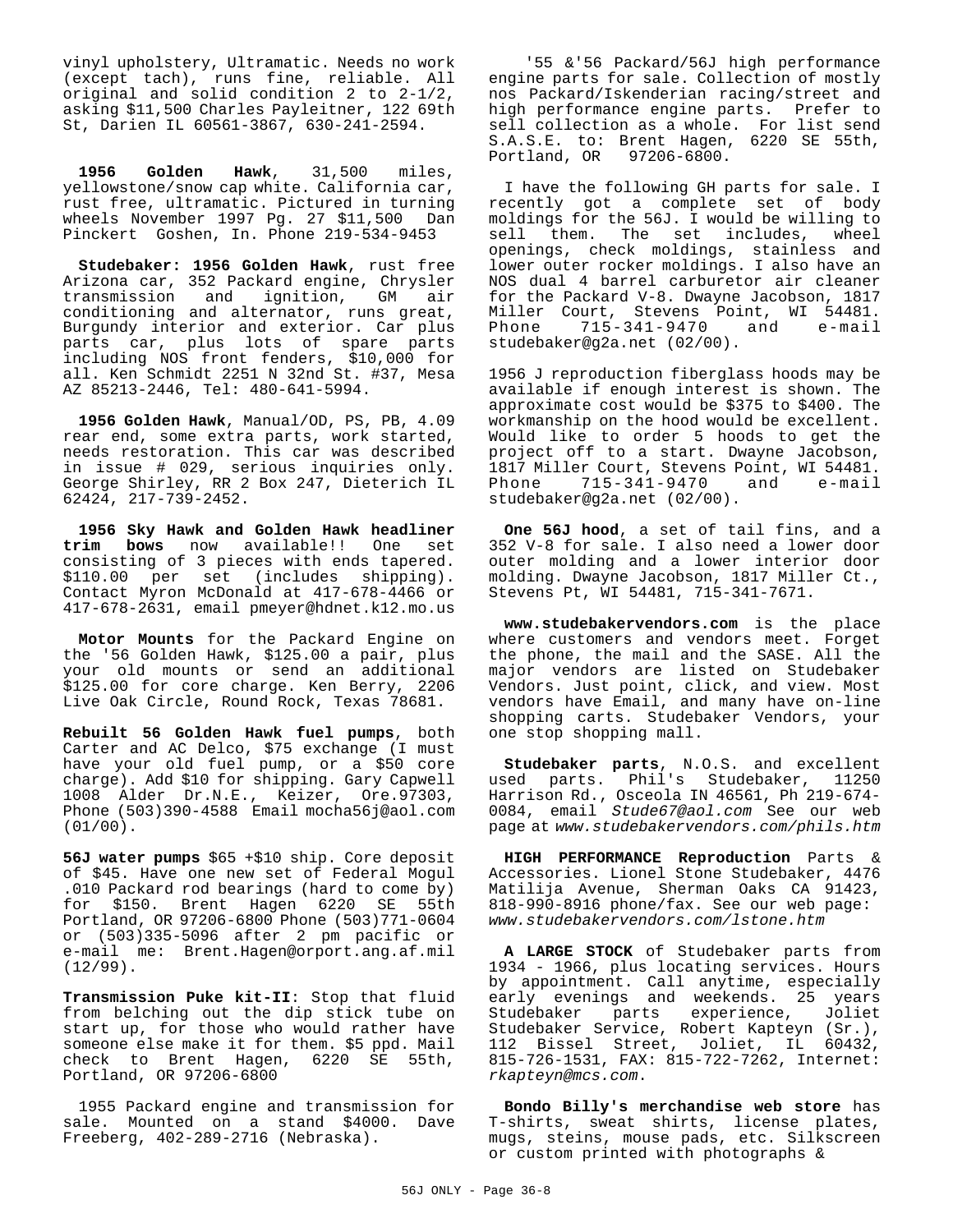drawings. See our web site at *www.bondobilly.com/store.html*

**NEW & USED** Studebaker & Packard parts. Mechanical, electrical, & trim. Large stock of Packard engine/transmission parts. Stephen Allen's Auto, 520 N. W. 55th Street, Gainesville Florida 32607, 352-472- 9369. *www.studebakervendors.com/saa.htm*

STAINLESS STEEL EXHAUSTS available for 1956 Golden Hawks, standard size or 2-1/4" diameter. Stainless Steel OEM style mufflers for above systems, quiet or loud tone also available. Silvertone Exhaust Systems, 118 Culloden Rd., Ingersoll Ontario Canada N5C 3R1, D. Simmons 519-485-1966, Mon. - Fri. 9 a.m. - 8 p.m. EST. See our web site at: *www.studebakervendors.com/silverto.htm*

UPHOLSTERY, HEADLINERS, TRUNK MATS for 1956 Golden Hawks. Do this part of your restoration right, too. Rene & Bonita Harger, Phantom Auto Works, 311 E. Anderson Ave., Knoxville TN 37917, 865-525-6025. *www.studebakervendors.com/phantom.htm*

**THE** *PACKARD* **PAPERS**, for the *Packard* enthusiast, printed on antique letterpress, *Packard* Ivory paper with black printing. The Packard Papers, 288 Whitmore St., #211, Oakland CA 94611, 510-655-7398.

# *WANTED*

Wanted, Power Window Switch and bezel (double switch) for 1956 Golden Hawk. Billie Andres 616-679-5894 (work) 616-679-4577 (home) (3/00).

Wanted, right front fender extension. Tom Borders, PO Box 830, Pineville WV 24874- 0830 (03/00).

Wanted: All Chrome trim and aluminum lower door/fender moldings, dual 4 barrel carb intake. Randy Nesselrodt, 1-800-289-2445 (12/99).

Wanted: I'm in search of a 2-4 barrel intake manifold for my golden hawk. Doug Crall, 16612 Jamestown Forest Dr., Florissant, MO 63034, (314) 355-9951, email ccrall@aol.com

Oil pan for 56J Ultramatic transmission. Bob Modell, 932 Oliver Ave, San Diego, CA 92109, modell@san.rr.com, 858-279-2729.

1 complete air filter, fan shroud, steering wheel, 4 hub caps for 1956 GH. Yvon Beaudry, 931 Principale, St-Paul D'Abbotsford, Quebec J0E 1A0, Tel 450-379-5707 from 7a.m. to 7p.m. You can call collect.

Lower aluminum trim moldings above the rocker panels for driver side rear quarter and passenger side front fender. Stanley C.

Krohn, 206-938-8204 (home), or send FAX to me at 206-938-2326.

# **56J CLUB ITEMS** *ALL PROCEEDS HELP MAINTAIN THE CLUB*

# **MANITALS**

**1956 STUDEBAKER GOLDEN HAWK PARTS CATALOG (includes Update #1).** Taken from the 1953-58 Body Parts and the 1955-58 Chassis Parts Catalogs, Catalog contains only 1956 Golden Hawk parts and illustrations. 320 pages of specifications, illustrations,



parts lists, alphabetic index, numeric index, plus separate lists for service bulletins, utility items, and accessory codes. Hardbound catalog is 3 hole punched and comes in a loose leaf folder with a color cover insert. Softbound catalog has a plastic spiral binding. Indicate Hardbound or Softbound \$25.00.

**56GH PARTS CATALOG UPDATE #1** (included in above)  $$1,00$ above)

**1956 STUDEBAKER GOLDEN HAWK AUTHENTICITY GUIDE.** Most of the peculiarities are documented in this guide with 30 photos and all decals shown. The guide is divided into sections covering the engine, exterior, interior, trunk, paint and accessories. \$15.00



**STEERING WHEEL COVER** Black on white background. Slides over the top of the 17"<br>steering wheel, washable. wheel, washable. \$15.00.



### **DECAL-APPLIQUE/TAGS/PATCH**

**AIR CLEANER/OIL BATH**, yellow/black \$ 4.00. GENERATOR FIELD TERMINAL TAG, red \$ 1.50. **TACHOMETER SENDING UNIT TAG**, red \$ 3.00.

**PATCH** 4-1/2" x 2-1/2" Can be sewn or glued to a cap or shirt. Red on white background. \$3.50



**CLUB ROSTERS** (send SASE)

Prices include postage (SASE appreciated on small item orders).

*Make checks payable to Frank Ambrogio.*